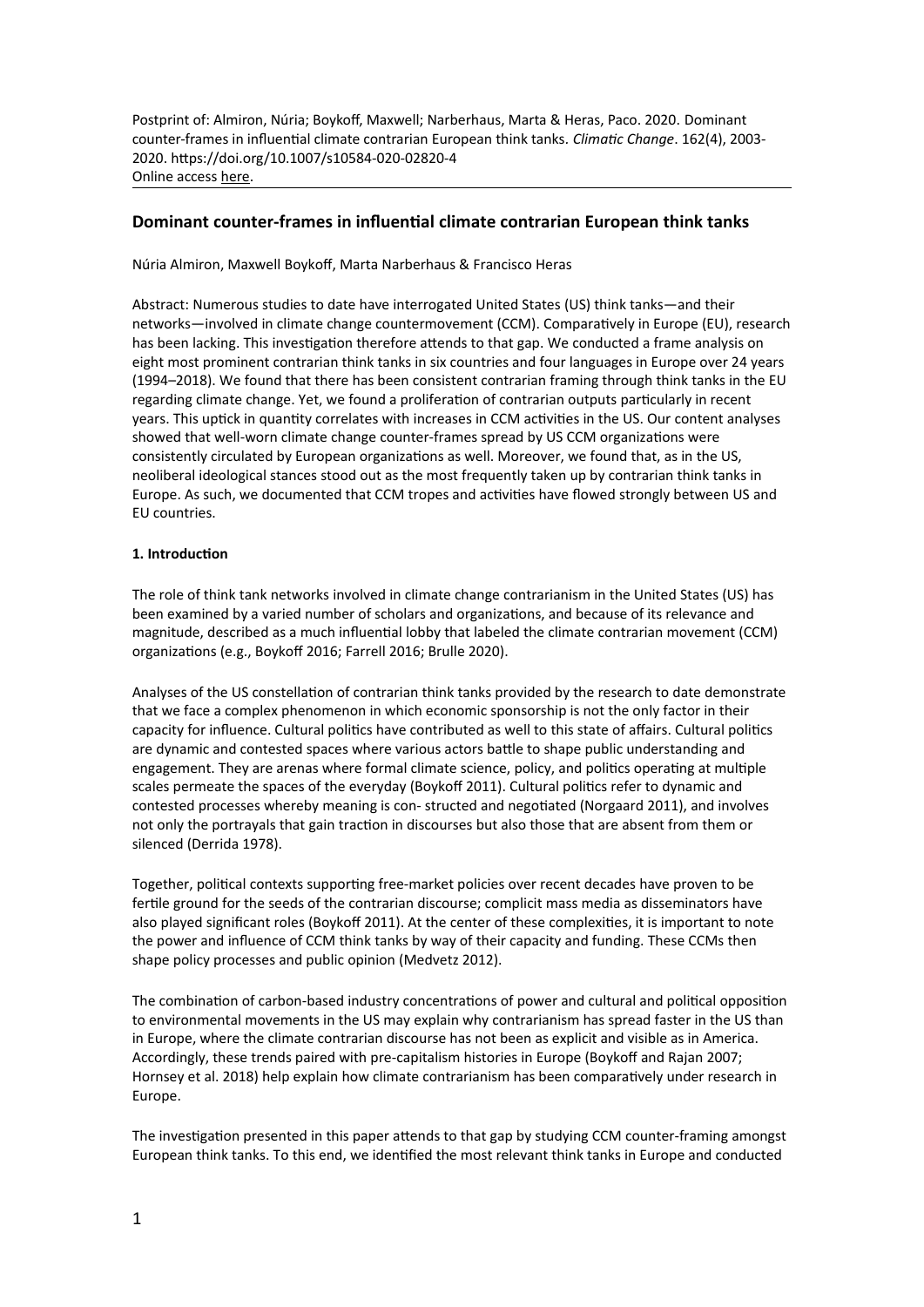a frame analysis on eight most prominent contrarian think tanks over a 24-year period (1994–2018), including six countries and four languages.

This paper is organized as follows: First we provide a short overview of climate change contrarian countermovement (CCM) activities. The literature applies mostly to the US and reflects the interdisciplinarity of the core research that this paper is contributing to, by adding the European analysis. Second, a method section provides a summary of the procedure followed for the study both regarding the selection of the eight organizations and the framing analysis. Then the results are provided followed by a discussion including the policy, sociological, and discourse-related aspects and the conclusions.

## **2. The climate change contrarian movement**

In this research—through our analyses of eight CCM organizations in six EU countries—we sought to better understand how political economic and cultural factors influence across US and EU contexts may have contributed to differing CCM discourses.

Since the late 1990s, research conducted on the constellation of contrarian think tanks has provided a wealth of data in the US regarding CCM influence on US policies, media, and the public opinion regarding anthropogenic climate change. CCM organizations have been de- fined as groups that advocate against policies that seek action to mitigate climate change, especially mandatory restrictions and penalties on greenhouse gas emissions (Brulle 2014). These movements also advocate against substantive action to adapt to or mitigate climate change (McCright and Dunlap 2000).

Researchers have consistently unveiled and mapped discursive alignments and material links between US think tanks and corporate economic interests (Brulle 2014; McCright and Dunlap 2000; McCright and Dunlap 2003; Rowell 2007; Union of Concerned Scientists 2007; Farrell 2016). This architecture has been referred to as a denial machine (Dunlap 2013). In particular, research has traced how CCM organizations are strongly linked with right-wing think tanks (Dunlap and Jacques 2013; Jacques et al. 2008). Conservative think tanks, along with a few trade associations and other advocacy organizations, have been described as "key organizational components of a well-organized climate change countermovement that has not only played a major role in confounding public understanding of climate science, but also success- fully delayed meaningful government policy actions to address the issue" (Brulle 2014: 681). Research has also pointed out that while economic sponsorship is crucial, it is not the only factor to explain the major influence of this countermovement—additional factors are favorable political contexts—e.g., a prevailing dominance of neoliberal ideas—as well as ideological affinities. Over recent decades, these ingredients have contributed to fertile grounds for seeds of the contrarian discourse to grow and flourish (Plehwe 2014).

Developments over these past decades have come amid a backdrop of long histories of cultural opposition to environmental movements in the US (Boykoff 2016). The objective nature of scientific research traditionally allocating legitimacy and prestige to academia has been imported by contrarian think tanks with the cooperation of policy experts with academic profiles (Medvetz 2012). Previous research has also documented complicity of mass media as disseminators (Boykoff 2011). Politics, academia, and the media have effectively colluded (knowingly or unknowingly) with the economic elite interests, creating often indirect and subtle yet strong underlying dependencies between each other (Plehwe 2011). Importantly, Farrell uncovered how the organizational power within US-based contrarian networks and the magnitude of semantic similarity are both predicted by ties to elite corporate benefactors (2016).

In section 3.2 of this paper, we summarize (Box 1) the main arguments circulated by the US think tanks advocating against the scientific agreement on the anthropogenic causes of climate change and its severe consequences (Cook et al. 2018) for its comparison with the European research conducted for this paper.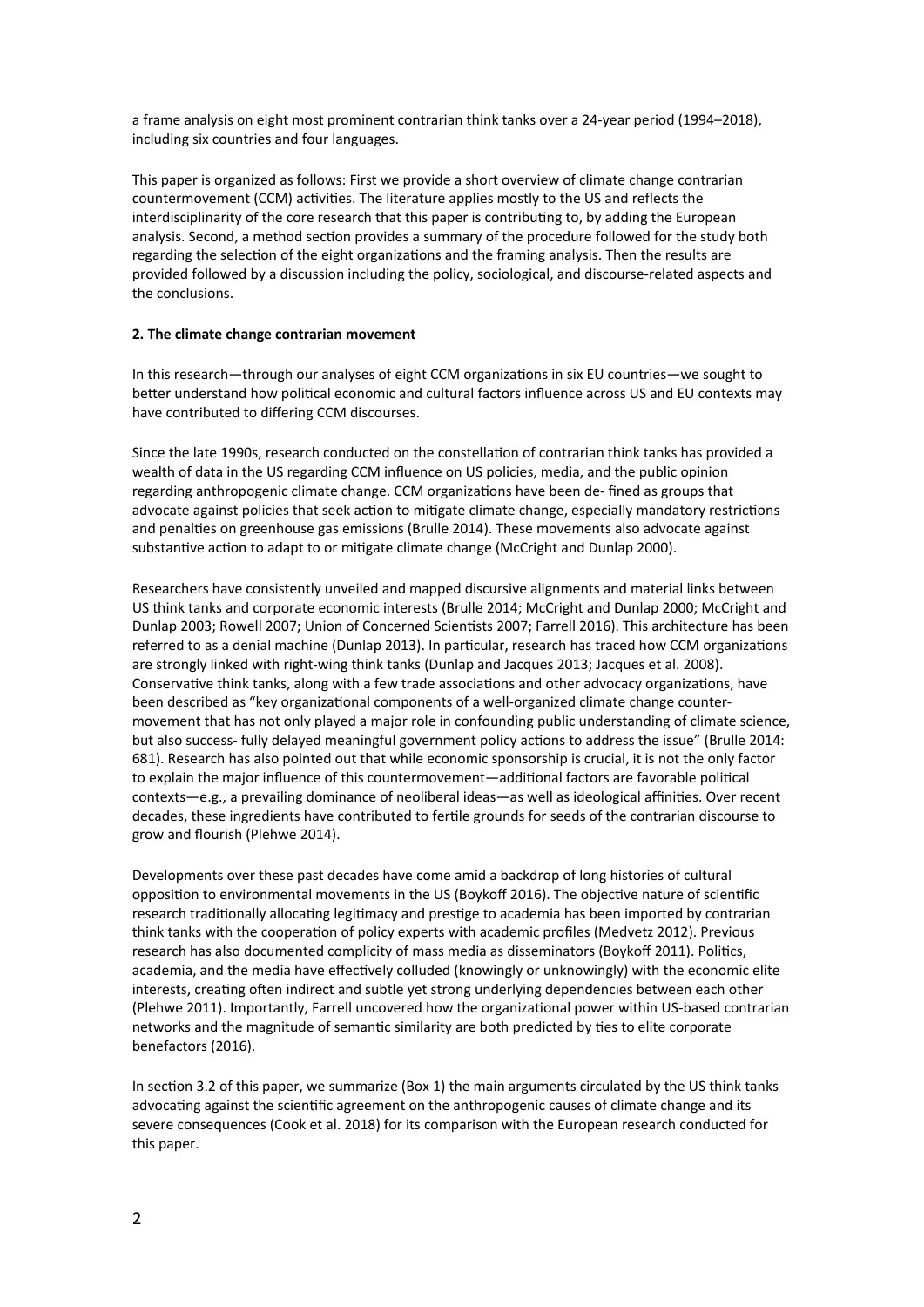By contrast, research into these CCM activities in Europe has been much more limited regarding the role of think tanks. This has been due in part to the fact that the number and scope of contrarian organizations and experts have been considered marginal in the region. There are, however, some interesting results for the European case. Beder (2001) was amongst the first authors to unveil the connection between neoliberal think tanks and the promotion of free market environmentalism in English-speaking countries, including the UK. Since this ideology advocates for giving priority to the economy to solve the environmental problems, and since this priority is what has caused environmental problems in the first place, this link illuminates the core roots of climate change inaction at the policy level. Plehwe (2014), in his turn, has highlighted the links between the European and US organizations. For instance, he recalls that amongst the denialist Nongovernmental International Panel on Climate Change (NIPCC), there were a number of European authors, and that close links between European think tank networks and US and Australian think tanks can be identified (like the Committee for a Constructive Tomorrow, CFACT, set up in the US in 1985 and extended to Europe in 2004 and the

Australian Joan Nenova's climate change "skeptic handbook" translated to German by the Australian Hayek Institute). Plehwe (2017) has also studied the social networks of influence in Europe and reported on the relevant role of neoliberal circles in the market of ideas regarding European integration. Though the paper does not focus on climate change, it connects neoliberal forces to climate change inaction because environmental protection has been one of the fields more integrated, and neoliberals in Europe oppose integration. This approach, connecting neoliberalism and right-wing ideologies with climate change denialism, is the current dominant line of research in Europe regarding climate change contrarianism and will be further expanded in the discussion of this paper.

### **3. Methods**

The scope, resources, and prominence of CCM think tanks in Europe is arguably more complicated to measure for researchers in Europe than it is in the US. The complexity of the multinational, multilingual Europe, alongside the existence of distinct political contexts and cultural backgrounds, have increased the challenges of tracking trends of climate change denial and contrarian narratives in this region. Yet, this study has confronted these complexities and challenges as we constructed a methodological approach to examine these dynamics.

Following a multiple-stage procedure, we first mapped the climate think tanks counter- movement in Europe. Second, we systematically examined their output to identify a climate contrarian discourse: that is the dissemination of messages advocating against the evidences of human-induced global warming or casting doubt on climate change as a problem to varied degrees. The latter was conducted by means of a frame analysis.

The study focuses on think tanks alone, in spite of that there may be other sources of climate contrarian discourse in Europe. This is so because this study attempts to expand the literature on the climate contrarian movement, so far devoted in the US region to think tanks, and because this type of organizations are the ones defined as potentially more influential by the literature, compared to blogs or nonadvocacy research organizations.

## *3.1 Mapping contrarian think tanks in Europe*

To build the sample of think tanks spreading contrarian views on anthropogenic climate change, we used five main sources: (1) academic research and media representations; (2) US climate denial conferences; (3) think tank databases (Think Tank Network Research, Think Tank Directory); (4) rightwing libertarian think tank networks (Atlas Network, former Stockholm Network); and (5) expert consultations.

Because of the language abilities of the research team, the selection of the sample consisted of think tanks publishing online in English, German, French, and Spanish. By analyzing discourses in think tanks in the most prevalent languages on Europe, we were able to thus include in our sample relevant and influential organizations in the region.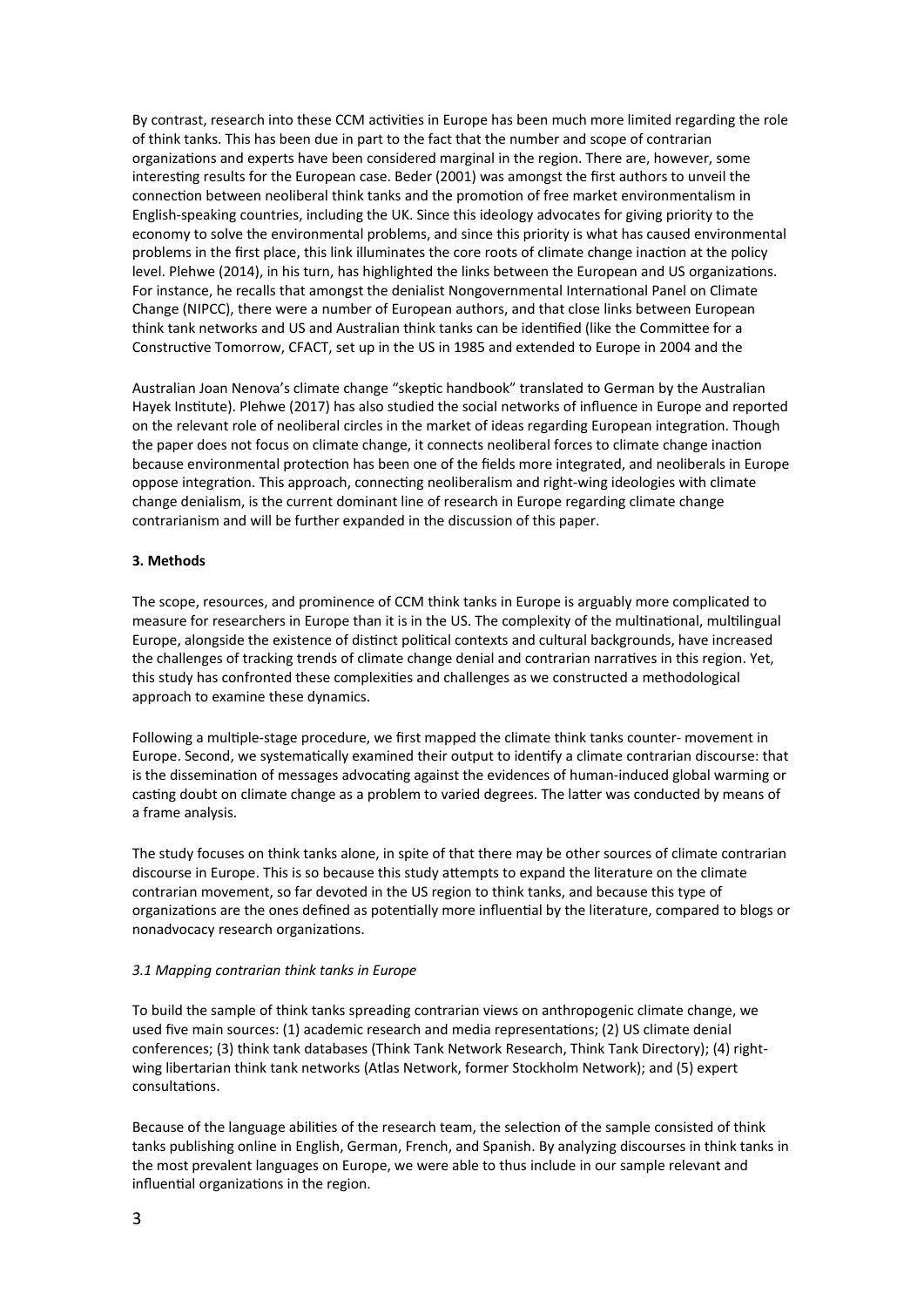From the abovementioned five sources, we collected at a first stage 12 think tanks that included multiple- and single-issue organizations (focusing only on environment or on many other topics) for which we could identify at least one text in their websites showing a clear skeptic/denial/contrarian stance towards anthropogenic climate change.

After checking the availability and reliability of archives as well as the volume of their output, the sample was narrowed to eight organizations (by discarding think tanks who did not provide a search engine or produced less than seven texts). These eight organizations include the most relevant disseminators of contrarian climate change messages with output in English, German, French, and Spanish and are located in six different European countries:

- Austria: Austrian Economics Centre (AEC)
- France: Institut Économique Molinari (IEM)
- Germany: Europäisches Institut für Klima und Energie (EIKE)
- Spain: Instituto Juan de Mariana (IJM)
- Switzerland: Liberales Institut (LI)
- United Kingdom: Centre for Policy Studies (CPS), Institute of Economic Affairs (IEA), The Global Warming Policy Foundation (GWPF)

The studied organizations included old and newly established centers. The senior think tank of our sample is the well-known Institute of Economic Affairs (IEA), created in the United Kingdom (UK) in 1955. Based in Westminster, London, this think tank describes itself as "the UK's original free-market think-tank" and is considered as one of the most influential, corporate-funded, conservative think tanks in the UK, also playing a central role in promoting free market environmentalism in this country (Beder 2001). It has been disclosed that oil giant BP has been one of IEA funders and that the organization raises money from gambling companies and US donors that support its push for a hard Brexit and a deregulatory US-UK trade deal, while facilitating behind closed doors access to cabinet ministers to its donors (CEO 2010; Carter and Ross 2018). IEA has been strongly lobbying for a hard Brexit (Monbiot 2018) along with the other two British think tanks of our sample, the Centre for Policy Studies (CPS) and The Global Warming Policy Foundation (GWPF). These three organizations are members of the so-called Tufton Street network, the London street where many of the UK's leading pro-Brexit campaign groups and think tanks have offices (Farand et al. 2019).

The Centre for Policy Studies (CPS), created in London in 1974, describes itself as "Britain's leading centre-right think tank" with the mission of developing "a new generation of conservative thinking, built around promoting enterprise, ownership and prosperity". CPS is considered one of the two most influential think tanks in the UK, alongside the IEA. Both have historical links with the British conservative party (Beder 2001).

The third British organization of the sample, The Global Warming Policy Foundation (GWPF), is a think tank that established in 2009. GWPF is fully devoted to the issue of climate change. They are also considered the UK leading voice in the media for the climate change denial (CEO 2010). GWPF was set by the former Tory chancellor Nigel Lawson and is said to be created mirroring US denial organizations— US corporations being actually an important funding source (Mandel 2016).

Outside the UK, the next oldest organization included in our analyses is Liberales Institut (LI), established in Zurich, Switzerland in 1979. A declared follower of the Austrian School of Economics, the LI describes itself devoted to "the research and dissemination of the ideas of liberty" (Liberales Institut 2020). Details about this think tank's funding or corporate links are undisclosed.

Next in the sample, according to its date of creation, is French Institute Économique Molinari (IEM), founded in 2003. In spite of their statement of holding offices in Paris, Brussels, and Montreal, this is a very small center named after the Belgian economist Gustave de Molinari (1819–1912). Molinari is credited as an early proponent of the anarcho-capitalist ideas in Europe that inspired US libertarians (Raico 2011). IEM promotes a "tax freedom day" in France, following the father of economic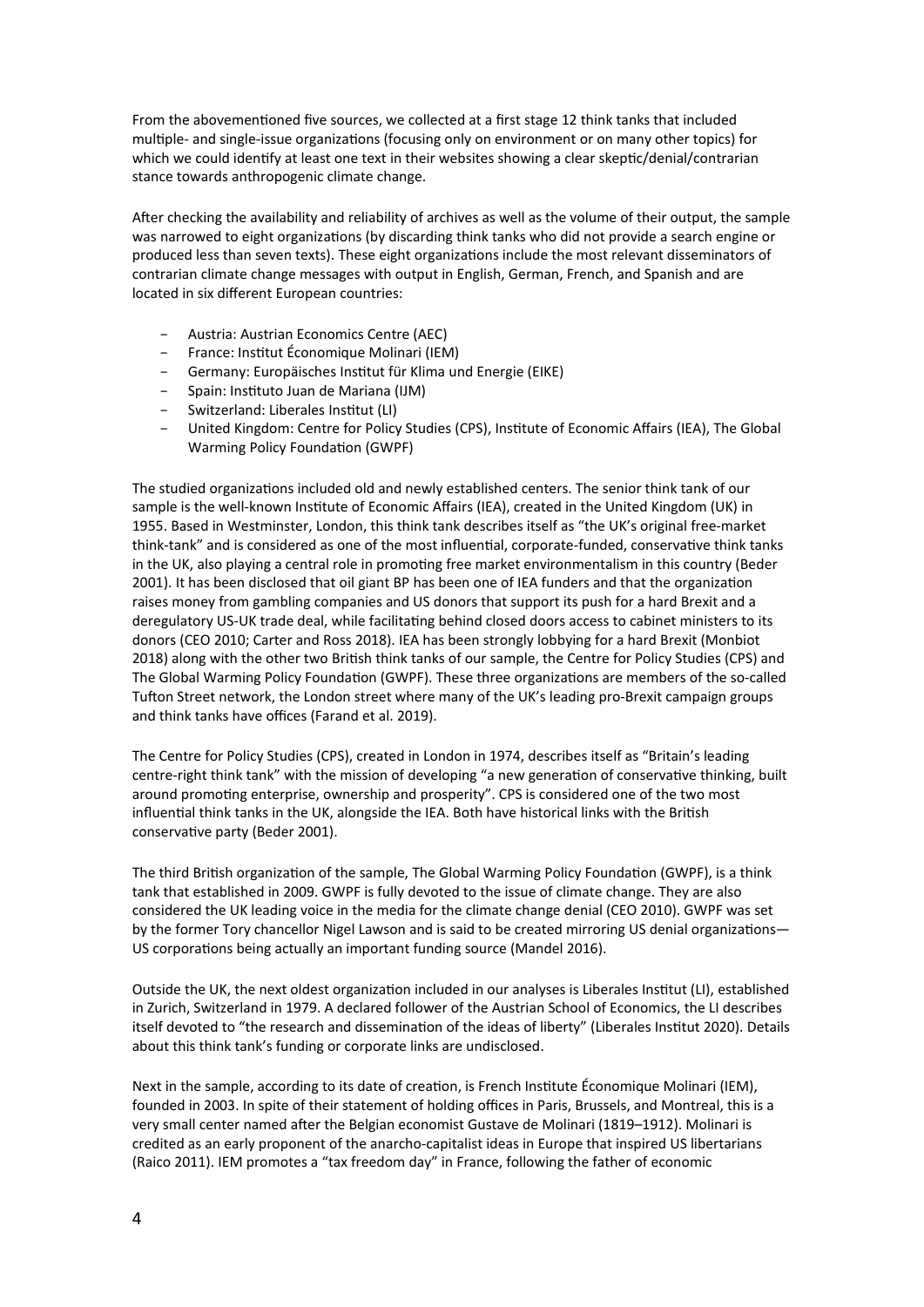neoliberalism Milton Friedman, who relaunched the idea in the 1980s in the US (Parienté and Laurent 2014).

The Spanish think tank in the sample, Instituto Juan de Mariana (IJM), was created in 2005 in Madrid. With close links to hard core US climate change deniers, including funding from the US oil industry (CEO 2010), IJM is named after the Spanish philosopher Juan de Mariana, who defended private property and encouraged limits on government (Rothbard 2010). When the IJM was launched, it began with a seminar against the Kyoto Protocol that was attended by climate change skeptic Christopher Horner from the Competitive Enterprise Institute. The center has also cosponsored several International Conferences on Climate Change organized by the Heartland Institute—the Chicago-based free market think tank at the forefront of denying the scientific evidence for man-made climate change in the US. IJM is also close to several radical free-market European think tanks.

The two remaining think tanks of our sample are both established in 2007. Austrian Economics Centre (AEC) is settled in Vienna, Austria, and Europäisches Institut für Klima und Energie (EIKE) is headquartered in Hannover, Germany. AEC publicly states that its main goal is to disseminate the ideas of the Austrian School of Economics. Accordingly, it also promotes events like the "tax freedom day." As the majority of the other organizations of the sample, the AEC has close links with the US right-wing countermovement, including The Heritage Foundation, Cato Institute, Competitive Enterprise Institute, or Americans for Tax Reform, amongst others as stated in its website. It also created the Friends of the Austrian Economics Center in the US to facilitate contributions from US donors. It is worthy to remember that some of the US organizations mentioned by AEC as "partners," like Americans for Tax Reform, are considered to act as funding vehicles of the oil industry (Mayer 2017).

Finally, German Europäisches Institut für Klima und Energie (EIKE) is the second think tank fully devoted to climate change issues of our sample—besides the GWPF. It has been reported that EIKE works closely with the right populist Alternative for Germany (AfD) party and is very well-connected with the US climate counter-movement—including having hosted some Heartland Institute conferences in the past and being in charge of the European subsidiary of CFACT, a US lobby organization who has received large sums of money form ExxonMobil (Deleja-Hotko et al. 2019).

In sum, the organizations selected for our analysis were chosen because they visibly produced climate change denial output—the extent and content of which was precisely the goal of our research. Moreover, the organizations in our map share further singular traits. First, the majority of them maintain relevant links with the US denial countermovement—including US funding related to it. Second, they all seem to hold a similar ideological bias—close to neoliberal and right-wing stances. In fact, all the organizations gathered for our analysis, except EIKE and GWPF, are members of the

Atlas Network, the US-based network of pro free-market, libertarian think tanks from all over the world. Third, in the case of the UK think tanks, the three of them count amongst the strongest lobbies for a hard Brexit.

Finally, this set of think tanks are also considered relevant organizations in Europe. With the exception of EIKE and LI, the other six organizations of our sample are all mentioned amongst the most influential think tanks in the 2018 Global Go To Think Tank Index Report (McGann 2019). The reason why LI and EIKE are not included in the McGann report, in spite of being an old and consolidate think tank the former and the organization with the larger contrarian output the latter, may be due to the characteristics of this report. $<sup>1</sup>$  $<sup>1</sup>$  $<sup>1</sup>$ </sup>

In order to examine CCM discourses emanating from these organizations, we systematically collected all available documents in the think tanks' websites with mentions to climate change and global warming in

<span id="page-4-0"></span><sup>1</sup> Global Go to Think Tank Index is an index build upon the nominations and rankings made by a panel of experts on the basis of a large list of qualitative criteria that the experts assess according to their perception. For the 2018 Global Go to Think Tank Index, the panel included over 1796 peer institutions and experts from the print and electronic media, academia, public and private donor institutions, and governments around the world (McGann 2019).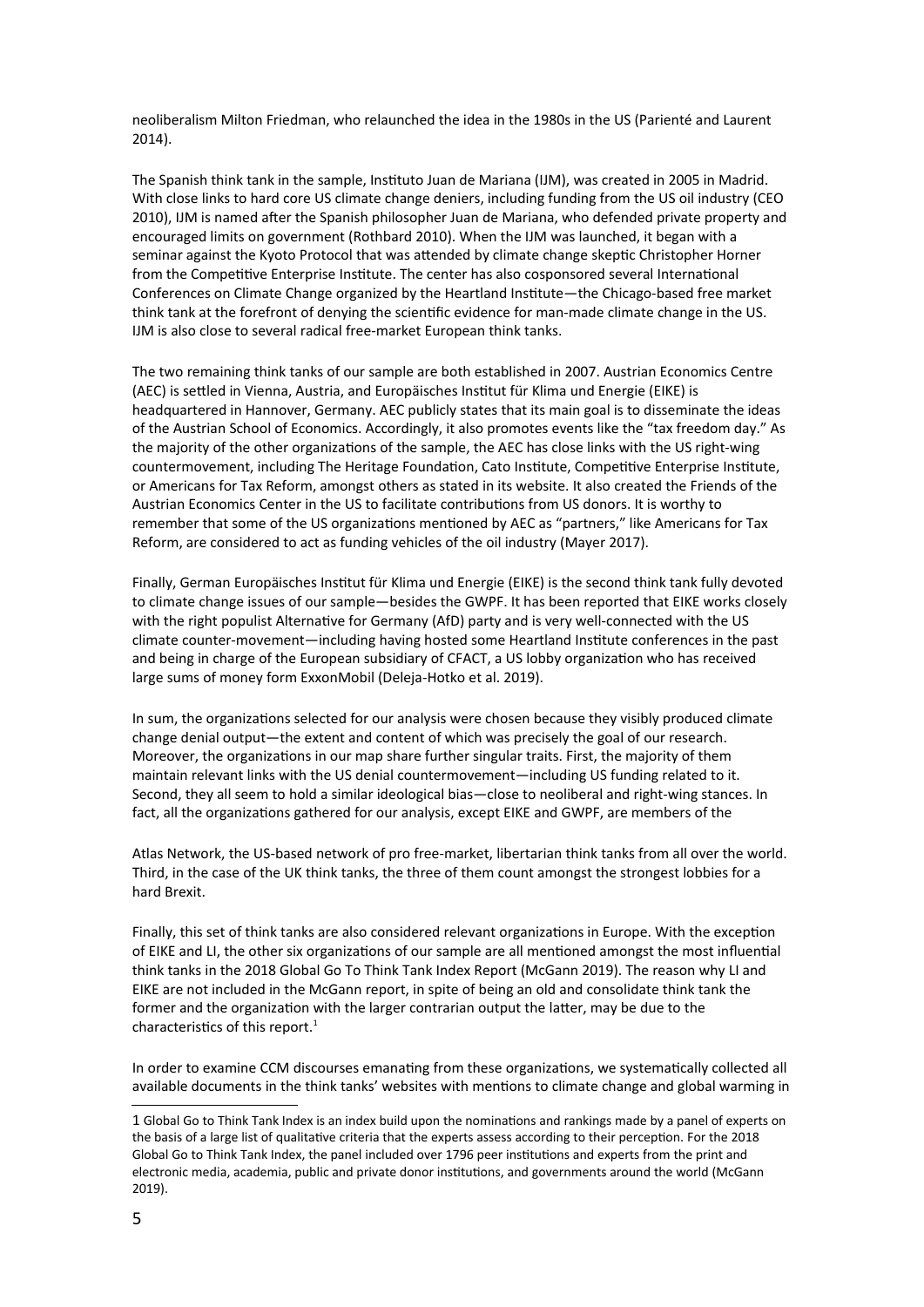English (or "Klimawandel" and "Erderwärmung," "changement climatique" and "réchuffement," and "cambio climático" and "calentamiento global" in German, French or Spanish, respectively) at the end of 2018. After discarding texts with a non-substantive passing mention of climate change or global warming, we ended up with 1669 (N) texts published within a time range going from 1994 to 2018.

From the sample, one particular think tank emerged prominently, German EIKE, with 73.46% of all texts gathered, and one particular country stand out with three organizations located in it, the United Kingdom. Details for the sample are shown in Table 1.

We do not have an explanation for the German bias of the sample, with EIKE including almost three quarters of all the texts gathered. The research engines in their websites provided a similar time range of posts for all the organizations (around 10 years) with only two exceptions including a larger time range (IEA and JDM), but of course, the think tanks may have not made available all their output through their websites. In order to address this imbalance, the data provided in the results of this study always takes the German bias into account for the general results and offers data disaggregated by think tanks.

## *3.2 Framing climate contrarian discourse*

After the selection of the sample and the collection of all the documents meeting our criteria, we conducted a frame analysis based on the tradition first put forth by Goffman (1974), which suggested that how something is presented to the audience (the frame) influences the choices people make about how to process that information. In essence, "framing is the process by which a communication source defines and constructs a political issue or public controversy" (Nelson et al. 1997: 567). We examined a priori codes along with an openness to other codes that may have emerged. This is an approach increasingly deployed and accepted in qualitative analysis (Clifford and Travis 2018; Bazeley and Jackson 2013; Stemler 2001).

As for the frames tested, we built a list following the main counterarguments found in the US countermovement as identified by Cook et al. (2018)—we call them counter-frames as McCright et al. (2015), since they counter the consensus around anthropogenic climate change—by consensus, we refer to the scientific agreement that earth's climate is heating up and that human activities are a significant cause (Cook et al. 2016). In addition to traditional scientific counter-frames, we added other relevant non-scientific frames to further interrogate think tanks' discursive influences. As can be seen in Box 1, we divided the counter-frames into three main blocks: counter-frames related to general scientific claims, counter-frames related to specific scientific claims, and counter-frames related to non-scientific claims. Finally, the main focus of the texts (policies/solutions, scientific approach, economic approach, ethical approach, other) was also coded.

## *Box 1. An overview of the counter-frames analyzed*

## **A. General scientific claims:**

A1. Contesting IPCC legitimacy (implicitly or explicitly)

A2. Contesting scientific consensus & legitimacy (not IPCC)

A3. Contesting scientific dissemination (by politicians, media, and other).

Examples: directly criticizing or casting doubts on IPCC reports and working groups, on other scientists or on disseminators because they are alarmist, models used are imperfect, models' predictions have failed, they misrepresent data, they are based on poor data, they use unreliable sources).

## **B. Specific scientific claims:**

B4. It is not happening (climate change or global warming)

B5. It is happening, but we do not know how serious it is or it is not seriousB6. It is happening, but it is good/not bad (either global warming or particular issues of it)

B7. It is happening, but it is not us or it is not only us (other issues are also causes/main causes).

B8. It is happening, but we have other major problems

B9. It is happening, but any policy will be worse than warming.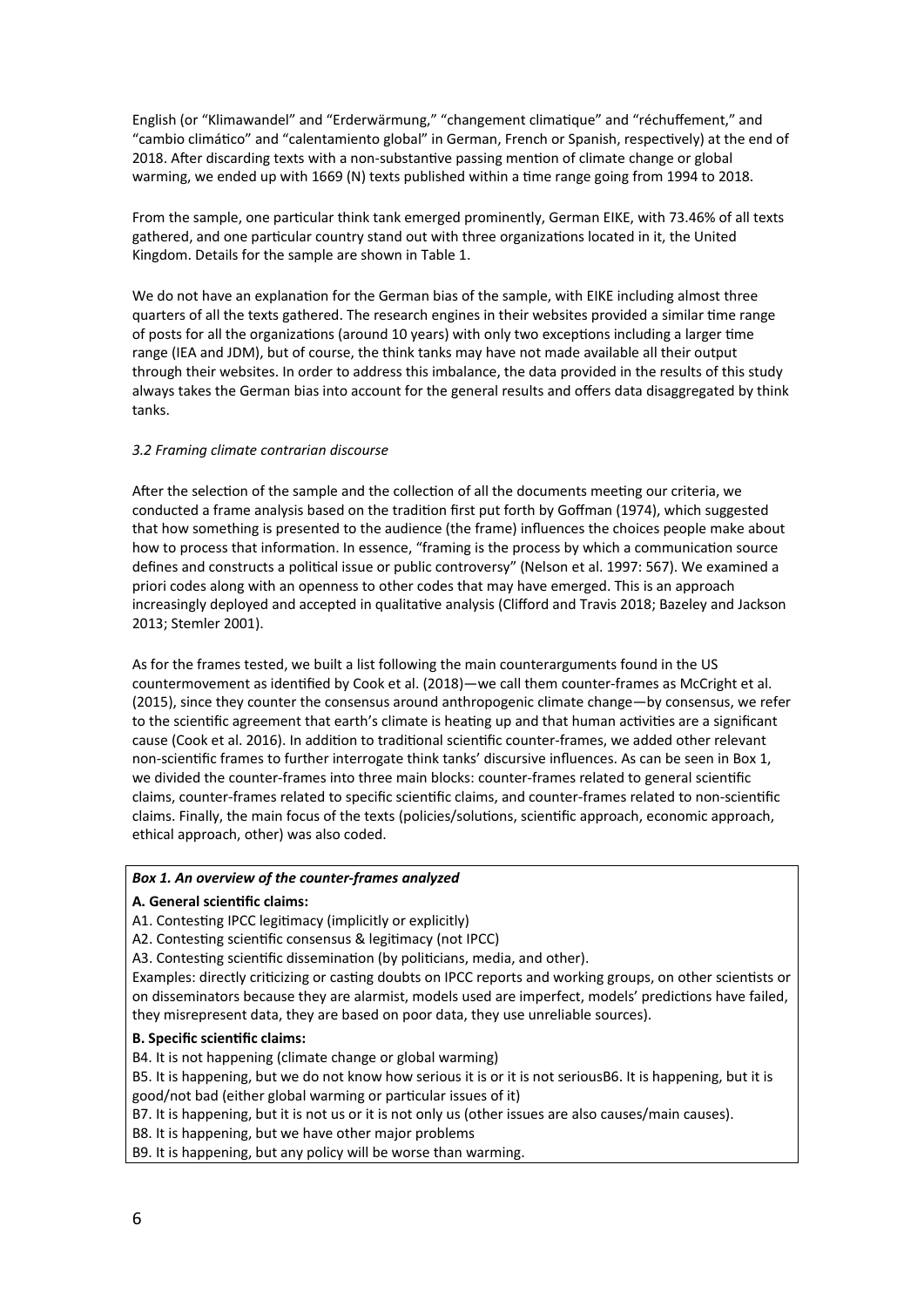Examples: It is not warming, Antarctic sea ice is increasing, it can be cyclical, temperature rise is marginal, CO2 is not bad, the Sun is the main cause, poverty and hunger are other equally major problems.

## **C. Non-scientific claims:**

C10. Criticism of non-scientist defenders & messages & policies on a non-scientific basis.

C11. The text includes a neoliberal or a neoconservative economic position (supporting economic growth as the solution, markets self-regulation, minimum government intervention, no taxation of pollution, etc.)

C12. The text includes a mention to human population as a problem.

C13. The text includes a mention of animal-based diets or animal agriculture as a problem.

C14. The text trust technology as a solution to climate change or its consequences.

Examples of C10: Criticizing attitudes (ex: condescending, adamant, patronizing...), practices (ex: indoctrinating in schools and universities), goals (ex: profit-oriented, job- and career-oriented, or climate change defenders), consequences (ex: economic/environment/ethic consequences or climate change policies), ideology (ex: mentioning politics blamed as extremists or fanatics).

**D. Focus.**

D15. Policies/Solutions. D16. Scientific approach. D17. Economic approach. D18. Ethical approach. D19. Other.

While counter-frames related to scientific claims (general or specific) are standard in climate change counter-framing theory, it is worth commenting on our third set of counter-frames related to nonscientific claims. Here, we first (C10) attempted to gather data concerning the degree of verbal abuse (for instance of ad hominem attacks), since this can unveil the belligerence of these organizations in Europe. Second (C11), we particularly wanted to examine the extent to which these organizations were linked to the neoliberal or neoconservative economic position, a link which has been identified as very relevant in the US case. Third (C12, C13 & C14), we wanted to identify the degree of ideological denial of these organizations (Almiron 2020), that is the refusal to accept that some core ideas are systematically kept out of the discussion, including two of the leading causes as identified by Intergovernmental Panel on Climate Change (IPCC) in all their reports (for instance 2014), human overpopulation, and diet (mostly animal-based diet), as long as the technological myth which promotes that all scenarios related to climate change (either global warming is considered anthropogenic or not) rely heavily on technology rather than on modifying human habits. As these human behaviors are not problematized, it follows that their role in climate inaction is denied. Accordingly, by ideological denial, we do not refer to a response skepticism (Capstick and Pidgeon 2014), based on doubts about the efficacy of action taken to address climate change, rather to the anthropocentric denial underlying our failure to respond to climate change. Together, these sets of frames sought to effectively map the contours of think tanks' skeptical stance.

For the coding criteria, we coded presence of a counter-frame in each article (the appear- ance of an argument in one article to the next makes more of an impression than a repeat of that counter-frame within the same text); we collected examples for each criterion for each think tank; in long reports (more than 20 pages), we coded the introduction, the executive summary, and the conclusion sections. Following, particularly, Clifford and Travis (2018), we conducted an iterative approach that is more commonly now deployed and accepted in similar qualitative analysis (e.g., Bazeley and Jackson 2013; Stemler 2001).

## **4. Results: climate contrarianism in Europe**

As shown in Fig. 1, the dissemination of climate contrarian discourse available online by the analyzed think tanks in Europe is first dated in the 1990s (the first text found is from 1994), but denial output is not emergent until 2007. A second and very important uptick is then detected from 2015 to 2018. German EIKE, with 73.46% of all texts gathered, is the main responsible of this second pick, including the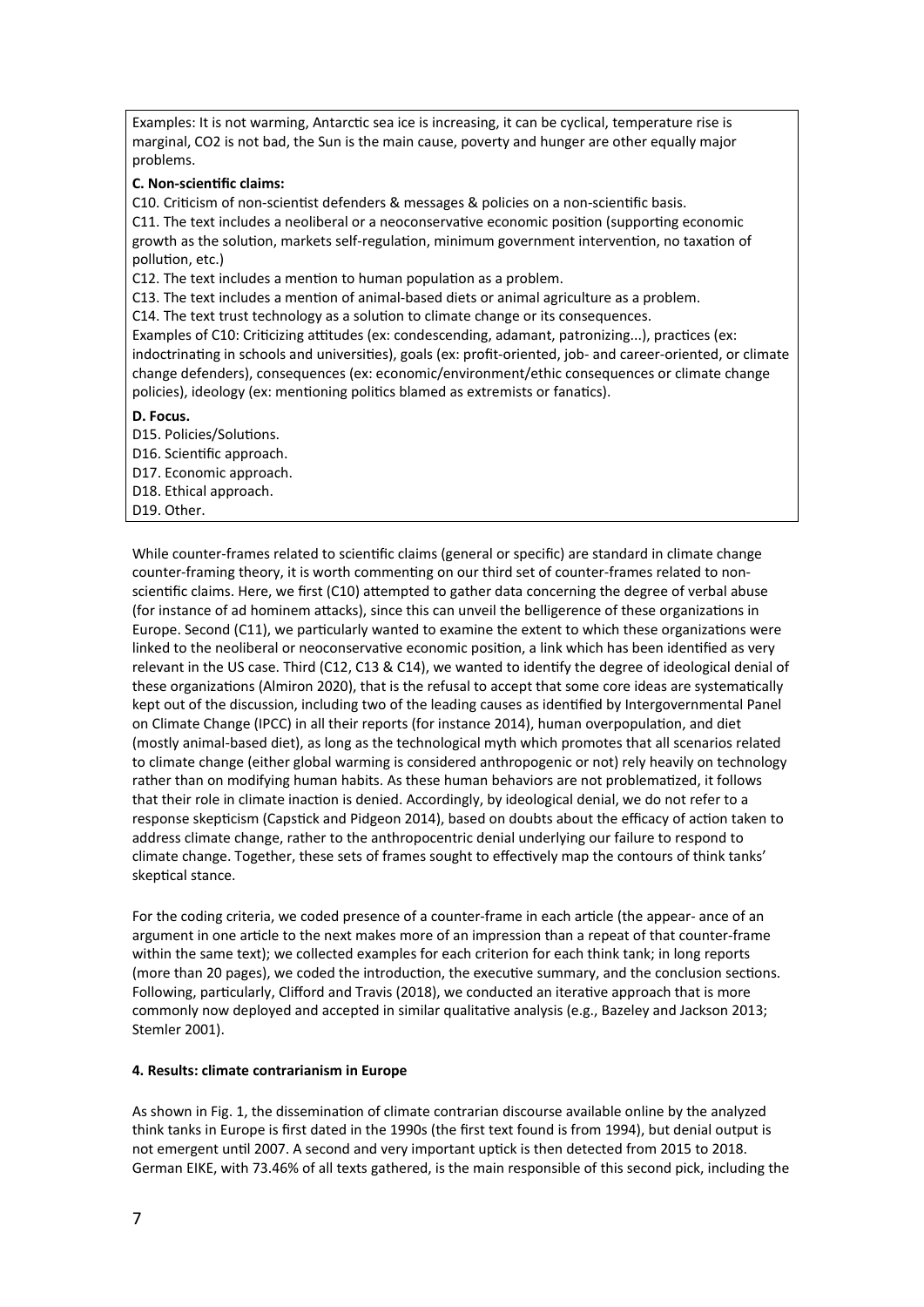use of all frames with the exception of the climate policy criticism (B9), which keeps moderately low compared to the other frames in this last stage.

With regard to general scientific claims, our results showed a relevant presence of all three counterframes (A1, A2, A3) in all the observed organizations, with contesting scientific dissemination being the most used. This frame appeared in almost half of all texts analyzed (49.43%). The second most frequently invoked here were discourses contesting IPCC legitimacy. This counter-frame was found in 29.24% of texts. Third, discourses contesting scientific consensus and legitimacy (not IPCC) were found in 27.38% of the sample.

Amongst think tanks, from 1994 to 2018, the IEM was found to be the CCM organization contesting the most IPCC legitimacy and scientific consensus, with 41.67% and 66.67% of texts, respectively, including these counter-frames. Over this period, EIKE was the CCM think tank contesting scientific dissemination the most, with 58.24% of all its texts including a criticism accordingly. CPS was found to be the CCM organization contesting the least of this set of counter-frames (with 5.56% of texts contesting IPCC legitimacy and 22.22% of texts contesting scientific dissemination).

With regard to specific scientific claims, two frames were found in more than two thirds of the texts: the counter-frame acknowledging that climate change is happening, but humans are not the cause (or are not the single cause) (B7) (37.3%) and the one skeptical with policies (B9) (38.83%). The frame with the least presence in this set was the one acknowledging that climate change is happening but that we have other major problems to deal with (B8) (9.23%). The most remarkable finding here, however, was that 22.23% of texts in these CCM organizations claimed that climate change and global warming is not happening (B4). Also, a 10.90% of texts analyzed did not only accept that climate change is happening but also argued that it is good, not bad (B6).

As per organizations, EIKE was the think tank with a larger denial of climate change as a whole (B4) with 26.35% of texts including this counter-frame—while at the other extreme we did not find any text including this argument in the case of AEC and CPS. In this set of frames, up to four organizations produced texts with the counter-frame that acknowledges climate change but denies that we know how serious it is or argues that is not serious (B6) —AEC, GWPF, IEM, and IEA (with 25.71, 24.53, 22.92, and 19.81%, respectively). Also remarkable was the number of texts found in IEM and EIKE (43.75 and 42.82%, respectively) that acknowledged global warming but not its anthropogenic causes (B7). And even more high were the percentages of texts with mentions promoting political inaction, that is criticizing climate policies as proven worse than global warming (B9): 77.78% of LI's texts contain this argument and also 56.25% of IEM's and 41.50% of EIKE's texts.

As for the non-scientific claims, 63.93% of texts included a criticism of non-scientist defenders and policies on a non-scientific basis (C10). All but one think tank (IEM) included this claim in more than 30% of their texts. This was the case in more than 70% of texts of LI and EIKE. Interestingly, mentions to overpopulation (C12) and diet (C13) were almost nonexistent in the whole sample of think tanks (1.92 and 0.84%, respectively) and also the claim of technology (C14) as a solution was very low (less than 7% of all texts).

The important link with neoliberal and conservative ideology was found in a relevant percentage of the whole sample (C11), 39.25%. Noteworthy, claims supporting the economic growth as a solution, to market self-regulation, to minimum government intervention, or a critique to taxation of pollution, for instance, were found in all organizations (from 20% of texts in AEC to 77.78% of texts in LI).

Finally, the main focus of the text found was the scientific approach, with 43.14% of texts including this focus as primary stance, while ethics is the least encountered approach (see Fig. 3). Also, the publication of texts gathered in the think tanks' websites, excluding the CPS case (for which posts were undated), showed that the bulk of texts were published recently, from 2014 to 2018. For instance, for the most radical claim found (B4: climate change is not happening) that the 63.79% of texts using this counterframe were published between 2015 and 2017. However, the first counter-frame in the sample was found in a 1994 text, while the set of frames here analyzed largely do not emerge until 2004.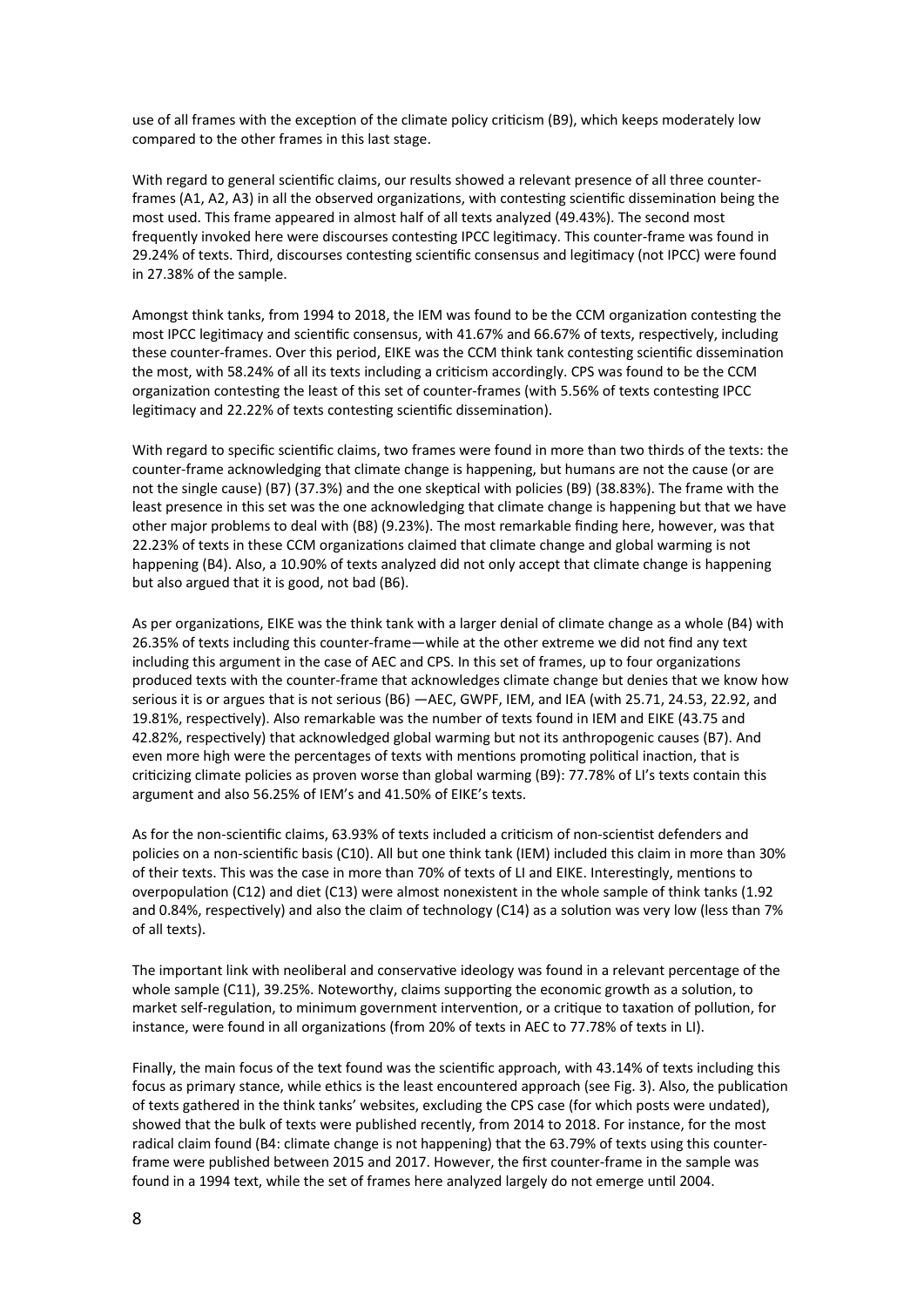#### **5. Discussion: Stuck on contrarianism**

Contrarian and CCM labels are imperfect. In developing these labels, there is a danger of excessively focusing on individual or organizational personalities at the expense of political economic, social, and cultural forces. In other words, when focused on the movements of individual contrarians or particular CCM organizations, attention could displace deeper structures and architectures that give rise to the resonance and asymmetrical effectiveness of their claims in the public arena.

The nuances and distinctions between these labels have deservedly been discussed and debated over time. For example, Howarth and Sharman have developed categories and subcategories of skepticism, distinguishing between (motivated) contrarianism, policy- related skepticism, and knowledge-related skepticism (2017: 777–778). They distinguish these labels from the category then of denier, along with sub-categories within (Howarth and Sharman 2017). Furthermore, O'Neill and Boykoff further developed a definition of climate contrarianism by disaggregating claims-making to include ideological motives behind critiques of climate science, and exclude individuals who are thus far unconvinced by the science or individuals who are unconvinced by proposed solutions, as these latter two elements can be more usefully captured through different terminologies (2010). Moving between climate science, politics, and policy, scholars like Dunlap (2013) have pointed out differences between contrarianism derived from ideology and contrarianism derived from scientific evidence. Moreover, McCright (2007) has defined contrarians as those who vocally challenge what they see as a false consensus of mainstream climate science through critical onslaughts on climate science and eminent climate scientists, often with substantial financial support from fossil fuel industry organizations and conservative think tanks.

Amid these nuances, many CCMs have been found to be at the core of the undermining in the US public confidence in climate science and of the reluctance, when not sheer opposition, by policymakers to the necessity of taking steps to reduce carbon emissions (Carmichael and Brulle 2017; Tesler 2018).

From our analysis, we show that US climate change counter-frames have spread across the public sphere by the European organizations as well, particularly in recent years. Moreover, as in the US, climate contrarian think tanks in Europe are also aligned with neoliberal ideologies—neoliberal here understood as a very diverse and wide ideology that still is useful to depict the intellectual network which is currently converging with far-right thought (Plehwe et al. 2020). This resonates with the recent work of a number of authors linking the far-right political parties/followers and climate change denial in Europe. McCright et al. (2016) first confirmed for the region that a majority of European countries (the ones not linked to a Communist past) held the same left-right ideological divide as found in the US, with citizens on the right showing less belief in climate change and less support for action to mitigate it than citizens on the left. Forchtner et al. (2018) found that many tropes in German far-right climate- change communication (from far-right and Nazi magazines and blogs) are familiar from research on conservative climate-change skepticism. Forchtner (2019) latter expanded this view by showing the same convergence between the far-right, neoliberalism and climate change denial in a number of Western, Nordic, and Central European countries. Our research confirms that European contrarian think tanks are aligned with the stances found at the far-right political level in Europe.

It is remarkable also that, although the top CCM think tanks in Europe are medium-sized or even small (in contrast with funding of other European think tanks), and with the exception of EIKE, all have a modest output (in contrast with outputs of other European think tanks, particularly in the UK: Kelstrup 2017), the majority of them remain members of the club of the most influential organizations according to McGann (2019). One exception, EIKE, is precisely the think tank that is by far the brightest star in this constellation, both in terms of focus (degree of belligerence against anthropogenic climate change consensus) and output (number of publications). The absence of this think tank in McGann's list needs further investigation but one reason may simply be language; the fact that EIKE's output is mostly in German, while for instance the other single-focus think tank of the list, GWPF, in spite of having a much smaller contrarian output, uses English, and thus, is more accessible for the international experts contributing to the McGann's ranking. However, because of EIKE's close links to the US climate counter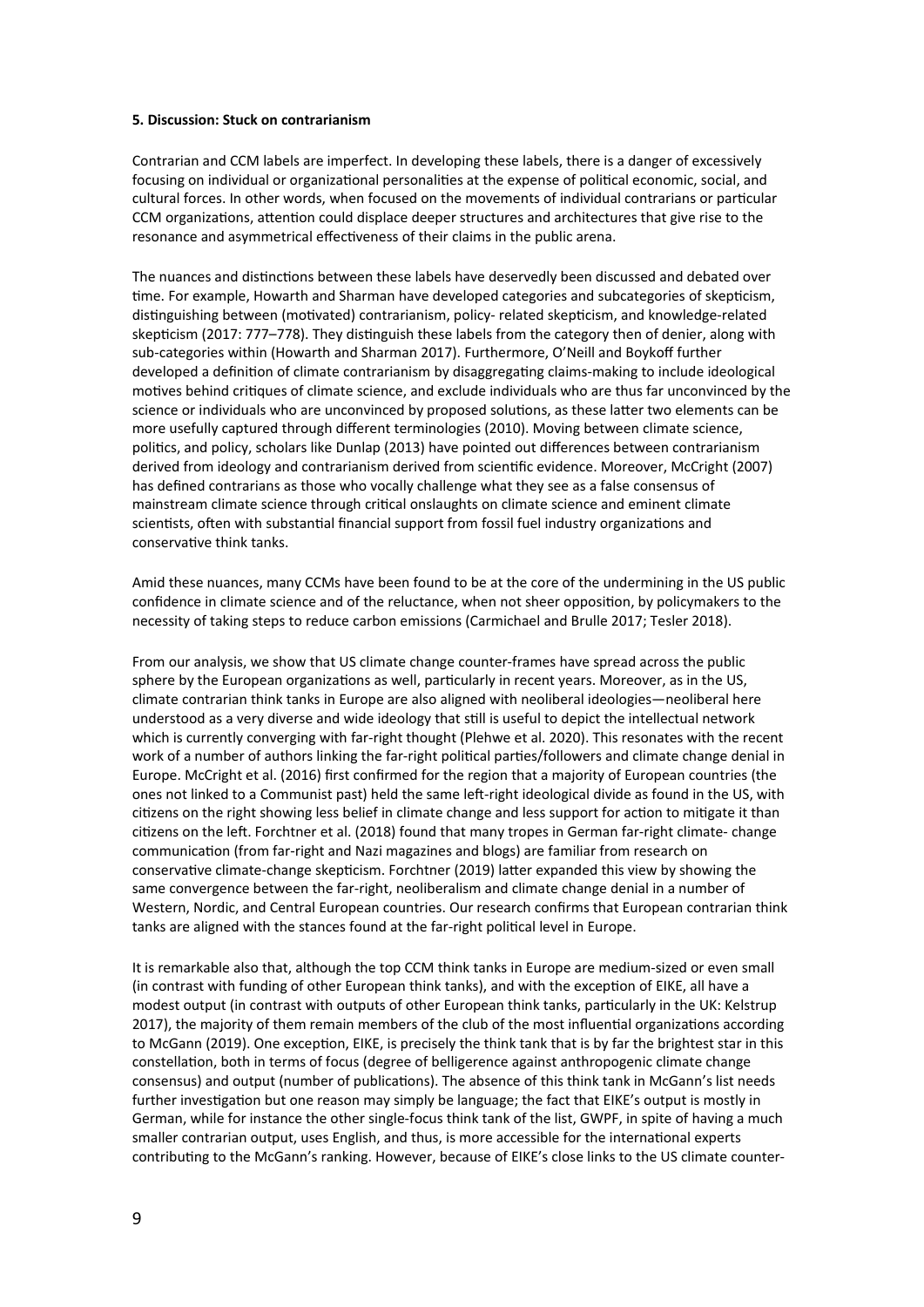movement, including the Heartland Institute, which is included in the McGann 2018 list, EIKE's absence in the 2018 Global Go To Think Tank Index Report needs further inquiry.

The fact that the main focus of the texts remains on science over this 24-year period—that is, that skeptics in Europe still openly contest science—is also noteworthy, as it is the findings showing that many of the critiques and attacks are not focused on scientists themselves but on other carriers of the information (as journalists, environmental advocates or politicians, for instance). The presence of radically outlying perspectives-as-frames, like B4 (climate change does not happen) and B9 (high degree of verbal belligerence) shows that European CCM organizations cannot be seen as a moderate version of the US one (e.g., Farrell 2016; Oreskes and Conway 2011; Supran and Oreskes 2017). As examples, the lack of problematization of human population and diet and the low appeal to technology as a solution confirm similar counter-framing approaches across continents.

Finally, the proliferation of CCM organizations expressing climate change or global warming counterframes particularly in recent years was surprising. They show that in spite of old and well-worn narratives at use (used by the US CCM since the 1990s, McCright and Dunlap 2000), European CCM efforts remain rather young and still growing.

Three issues may help to explain and illuminate these findings. First, the fact that the majority of contrarian think tanks in our sample (five out of the eight analyzed) were founded between 2003 and 2009 may partly explain such a late emergence of contrarianism in Europe amongst think tanks. Second, the two latest major IPCC reports (AR4 and AR5) may have prompted reactionary CCM activities. Following the publication of the three working group reports and the synthesis reports comprising AR4 by the IPCC in 2007 prompted increased output by the eight European think tanks. Of note, the frame contesting IPCC legitimacy (A1) was also prominent in Europe just after the publication of the 2014 AR5 IPCC reports. Thus, the two increases in output revealed by this research (Fig. 1a) may be a reaction of the think tanks to both reports. This resonates with notions of contrarianism and denial as an antireflexivity force, reacting against "self-confrontation with the unintended and unanticipated consequences of modernity's industrial capitalist order" (McCright and Dunlap 2010: 103).

There is a third reason that may partly explain, at least for some European think tanks, the late emergence of the climate contrarian discourse: it is precisely the previously mentioned alignment with a right-wing populism effervescence in the European Union after the 2008– 2015 great recession (Forchtner 2019)—merging with neoliberalism (Plehwe et al. 2020). EIKE is clear in their mission, stating that their founding in 2007 was a counter-reaction to a "politics of fear" by the German government and media. Likewise, while the 85% output of the Spanish JDM is published during a period the Socialists were in office—2007–2010—Spanish CCM organization outputs stop abruptly when the right-wing party —much more passive in terms of environmental reaction (Ecologistas en Acción 2018)—won the elections. Finally, in the UK, the Brexit may also be playing a role—since a network of lobbyists, politicians, and campaign groups is accused to be pushing the UK towards a hard-Brexit, "with the aim of axing environmental protection in the name of free-market ideology" (Farand et al. 2019). Thus, at least for these cases, the picks of production may be reflecting an alignment with political contexts.

The question remaining would be, then, why the neoliberals and the far-right are merging with climate change denialism. A few authors have provided some explanations for both the US and Europe. Lockwood (2018) argued that hostility to climate change by right populists and conservatives may be due to the climate agenda being a too complex topic for the simple solutions right populists need to connect with their public. This is also an agenda considered "as being espoused principally by a liberal, cosmopolitan elite, counter to national interests", a view "encompassing the idea that elites are corrupted by special interests, here represented by climate scientists and environmentalists" (Lockwood, p. 11). However, the latest research in Europe is also pointing at an ecomodern denial, so far only studied for countries like Sweden or Norway. This highlights the need for recognizing the role of identities, historical structures, and emotions in climate skepticism, which may reveal that climate change skepticism is intertwined with a masculinity of industrial modernity that is on decline and which defends its values against ecomodern hegemony (Anshelm and Hutman 2014; Krange et al. 2019).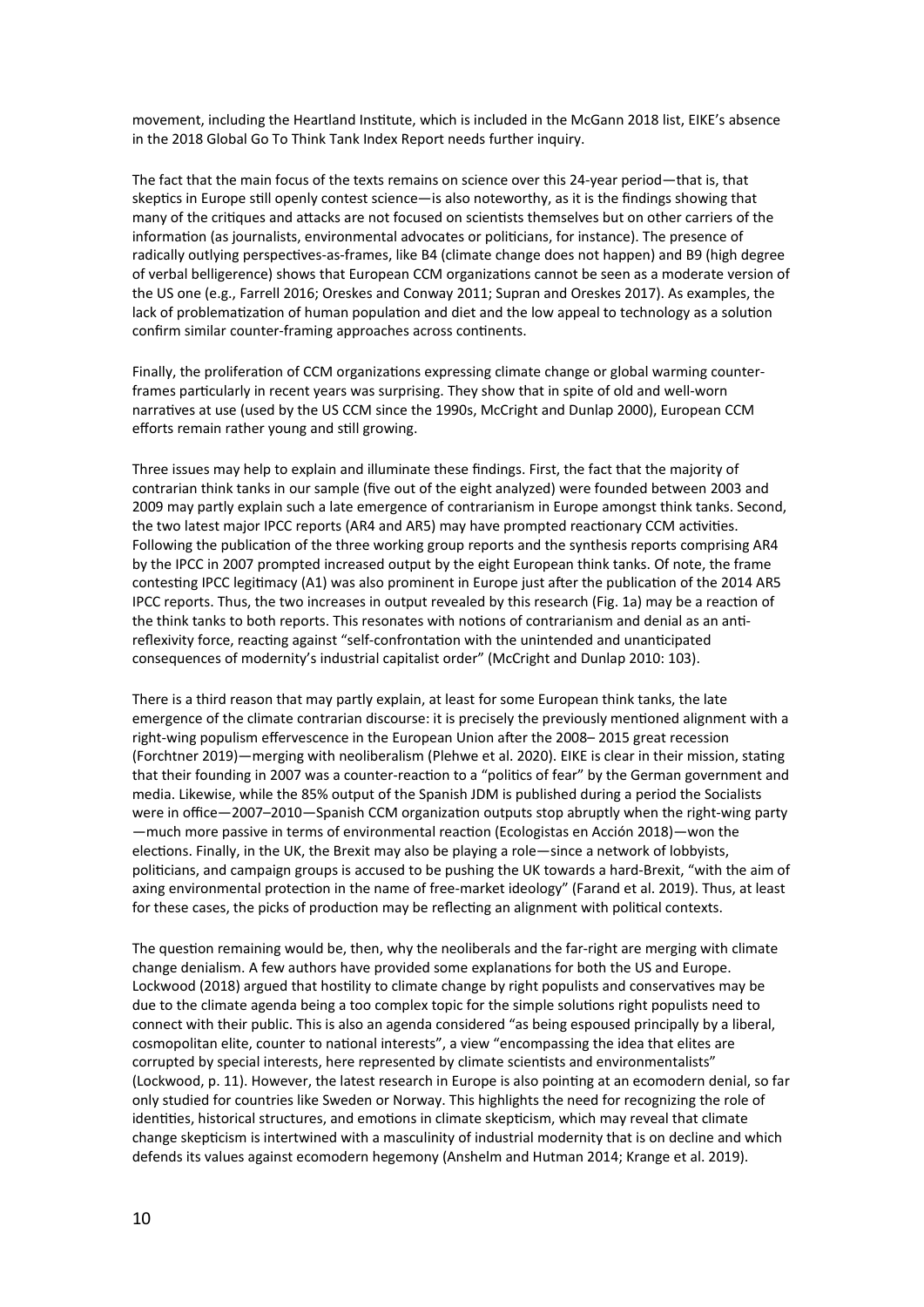To summarize, we have found a number of trends and developments that provide insights going forward for further CCM studies. Amongst them, first, we have provided new mapping of the most important contrarian think tanks in Europe and their outputs on climate change. This have produced a list of what probably are the eight most relevant organizations in Western and Central Europe regarding the dissemination of climate change contrarian messages. They are the Austrian Economics Centre (AEC), Centre for Policy Studies (CPS), Europäisches Institut für Klima und Energie (EIKE), Institut Économique Molinari (IEM), Institute of Economic Affairs (IEA), Instituto Juan de Mariana (IJM), Liberales Institut (LI), and The Global Warming Policy Foundation (GWPF).

Second, we conducted systematic framing analysis of the contrarian discourse disseminated by this set of contrarian think tanks in Europe, including the coding of 1669 texts published online from 1994 to 2018. This has unveiled an emergent climate contrarian counter-movement in Europe which shares not only US contrarian discourse and neoliberal stance but also its rhetoric. This revealed a proliferation of denial frames mostly in recent years, particularly from 2015 to 2018, with German Europäisches Institut für Klima und Energie (EIKE) being extremely active during this period, followed by Spanish Instituto Juan de Mariana (IJM) and British Institute of Economic Affairs (IEA), and The Global Warming Policy Foundation (GWPF).

Overall, this study has enlarged considerations of CCM organization counter-frames, discourses, and influences beyond the US and English-only contexts. By mapping and analyzing climate contrarianism emanating from European think tanks over the past two and a half decades (1994–2018), ongoing considerations can more capably grasp international— and at times emergent—expressions and impacts.

Future research can draw on this contribution to further map evident and frequent counter- frames to carbon-based industry interests in Europe and in other countries, languages, and regions around the globe. Future research can also further examine why certain frames (for example, links between dietary choices and climate change (C13)) are largely absent in public discourse in these six countries and potentially in other countries/regions. Further research can also extend into analyses of social media representations about climate change from these eight think tanks.

This research finds that CCM discourses track with many intertwined political economic and cultural identities for a better part of two centuries in the US and EU. Amid differentiated regulatory and societal networks and institutions that have shaped varied carbon-based industry decision-making and practices and divergent institutional arrangements designed address climate change over time (Pulver 2007; Levy and Kolk 2002), in both contexts, CCM discourses tracked similarly. As such, commitments to economic growth and to carbon- based industry, and deeply entrenched technological optimism have been forces influencing discussions of climate change in the public sphere that has been found to give space for similar CCM discourses in both quantity and quality (Farrell 2016; Boykoff and Olson 2013; Carmichael and Brulle 2018). While it is easier to muddy the waters of productive discourse on the causes and consequences of climate change in the twenty-first century—bolstered by elite corporate benefactors (Oreskes and Conway 2011; Supran and Oreskes 2017)—this research has sought to better identify sources and constituents of discursive pollution in the public sphere.

Funding This work was funded by the Spanish State Research Agency (Agencia Estatal de Investigación, AEI) and the European Regional Development Fund (ERDF) under Grant CSO2016-78421-R. Conflict of interest The authors declare that they have no conflict of interest.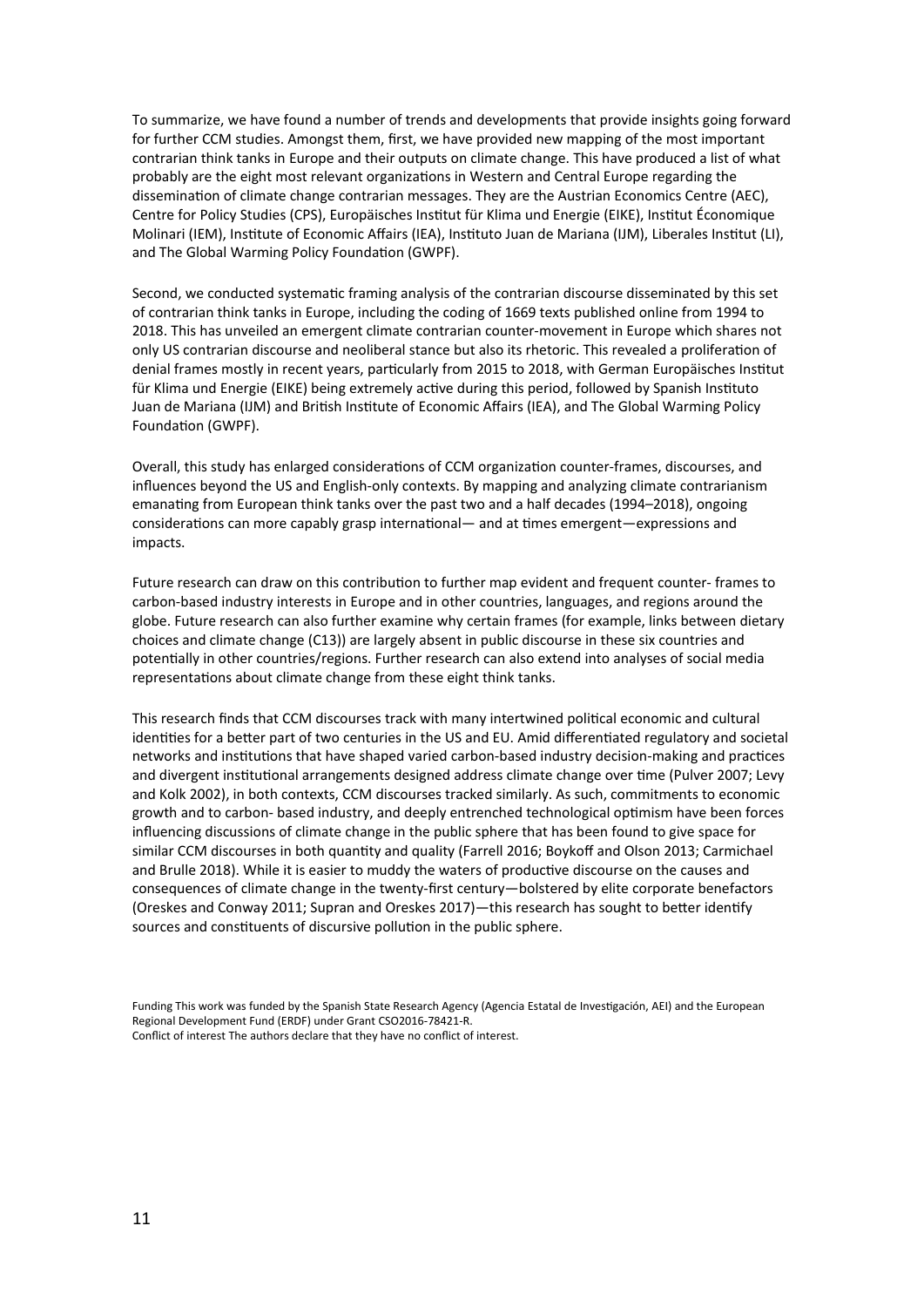#### **References**

- Almiron N (2020) Rethinking the ethical challenge in climate change lobbying: a discussion of ideological denial. In: Almiron N, Xifra J (eds) Climate change denial and public relations. Strategic communication and interest groups in climate inaction. Routledge, London, pp 9–25
- Anshelm J, Hutman M (2014) A green fatwā? Climate change as a threat to the masculinity of industrial modernity. NORMA Int J Masculinity Stud 9(2):84–96
- Bazeley P, Jackson K (eds) (2013) Qualitative data analysis with NVivo. Sage Publications Limited, London
- Beder S (2001) Neoliberal think tanks and free market environmentalism. Environment Politics 10(2):128–133
- Boykoff MT (2011) Who speaks for the climate? Making sense of media reporting on climate change. Cambridge University Press, Cambridge
- Boykoff MT (2016) Consensus and contrarianism on climate change. How the USA case informs dynamics elsewhere. Mètode Sci Stud J 6:89–95
- Boykoff M, Olson S (2013) 'Wise contrarians' in contemporary climate science-policy-public interactions. Celebrity Stud J 4(3):276–291
- Boykoff MT, Rajan SR (2007) Signals and noise: mass-media coverage of climate change in the USA and the UK. Eur Molecul Biol Organizat Rep 8(3):1–5
- Brulle RJ (2014) Institutionalizing delay: foundation funding and the creation of U.S. climate change counter-movement organizations. Clim Chang 122:681–694
- Brulle RJ (2020) Denialism: organized opposition to climate change action in the United States. In: Konisky D (ed) Handbook of environmental policy. Edward Elgar Publishing, Northampton, pp 328–341
- Capstick SB, Pidgeon NF (2014) What is climate change skepticism? Examination of the concept using a mixed methods study of the UK public. Glob Environ Chang 24(1):390–401
- Carmichael JT, Brulle RJ (2017) Elite cues, media coverage, and public concern: an integrated path analysis of public opinion on climate change, 2001–2013. Environ Politics 26(2):232–252
- Carmichael JT, Brulle RJ (2018) Media use and climate change concern. Int J Media Cult Politics 14(2):243–253
- Carter L, Ross A (2018) Revealed: BP and gambling interests fund secretive free market think tank. Unearthed, retrieved from https://unearthed.greenpeace.org/2018/07/30/bp-fundinginstitute-of-economic-affairs-gambling/. Accessed 8 Sept 2020
- CEO (2010) Concealing their sources who funds Europe's climate change deniers? Corporate Europe Observatory, December. Retrieved from [https://corporateeurope.org/en/funding-climate](https://corporateeurope.org/en/funding-climate-change-denial)[change-denial](https://corporateeurope.org/en/funding-climate-change-denial)
- Clifford KR, Travis WR (2018) Knowing climate as a social-ecological-atmospheric construct. Glob Environ Chang 49:1–9
- Cook J, Oreskes N et al (2016) Consensus on consensus: a synthesis of consensus estimates on humancaused global warming. Environ Res Lett 11:048002
- Cook J, Ellerton P, Kinkead D (2018) Deconstructing climate misinformation to identify reasoning errors. Environ Res Lett 13(2):024018
- Deleja-Hotko V, Müller A-K, Traufetter G (2019) AfD hopes to win votes by opposing climate protection. Spiegel, retrieved from https://www.spiegel.de/international/germany/afd-seeks-votes-byopposing-climate- protection-a-1265494.html. Accessed 8 Sept 2020
- Derrida J (1978) Structure, sign, and play in the discourse of the human sciences. In: Derrida J (ed) Writing and difference. University of Chicago Press, Chicago, pp 278–293
- Dunlap RE (2013) Climate change skepticism and denial: an introduction. Am Behav Sci 57(6):691–698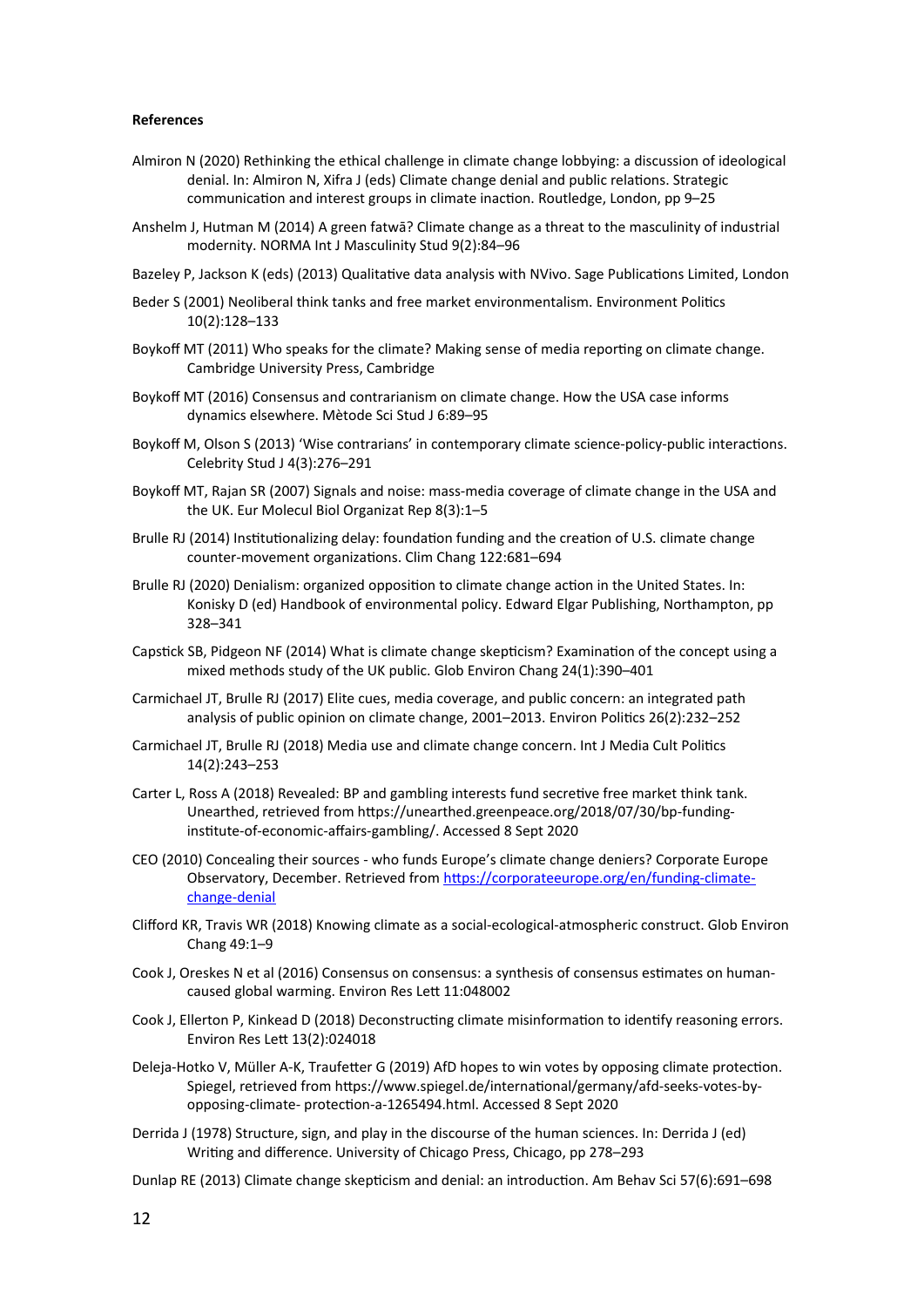- Dunlap RE, Jacques PJ (2013) Climate change denial books and conservative think tanks: exploring the connection. Am Behav Sci 57(6):699–731
- Ecologistas en Acción (2018) Balance ambiental negativo de los seis años de Gobierno del Partido Popular [Negative environmental outcome of the six years of Partido Popular's administration]. https://www. ecologistasenaccion.org/36084/balance-ambiental-negativo-de-los-seis-anos-degobierno-del-partido- popular/ Accessed 7 July 2020
- Farand C, Hope M, Collet-White R (2019) Mapped: a who's who of Brexit and climate science denial.
- Desmog, retrieved from https://www.desmog.co.uk/2019/06/07/brexit-climate-denier-map#TuftonSt. Accessed 8 Sept 2020
- Farrell J (2016) Network structure and influence of climate change countermovement. Nat Clim Chang 6(4):370– 374
- Forchtner B (ed) (2019) The far right and the environment. Politics, discourse and communication. Routledge, London
- Forchtner B, Kroneder A, Wetzel D (2018) Being skeptical? Exploring far-right climate change communication in Germany. Environ Commun 12(5):589–604
- Goffman E (1974) Frame analysis: an essay on the organization of experience. Harper & Row, New York
- Hornsey MJ, Harris EA, Fielding KS (2018) Relationships among conspiratorial beliefs, conservatism and climate scepticism across nations. Nature Clim Change 8:614–620. https://doi.org/10.1038/s41558-018- 0157-2
- Howarth C, Sharman A (2017) Influence of labeling and incivility on climate change communication. Oxford Res Encyclopedia Clim Sci 2:772–784
- IPCC (2014) Climate change 2014: synthesis report. In: Core Writing Team, Pachauri RK, Meyer LA (eds) Contribution of working groups I, II and III to the fifth assessment report of the intergovernmental panel on climate change. IPCC, Geneva
- Jacques PJ, Dunlap RE, Freeman M (2008) The organization of denial: conservative think tanks and environ- mental scepticism. Environ Politics 17:349–385
- Kelstrup JD (2017) Quantitative differences in think tank dissemination activities in Germany, Denmark and the UK. Policy Sci 50:125–137
- Krange O, Kaltenborn BP, Hultman M (2019) Cool dudes in Norway: climate change denial among conservative Norwegian men. Environ Sociol 5(1):1–11
- Levy DL, Kolk A (2002) Strategic responses to global climate change: conflicting pressures on multinationals in the oil industry. Business Politics 4(3):275–300
- Liberales Institute (2020) The Institute. Liberales Institute Website. https://www.libinst.ch/?i=home%2D %2Den. Accessed 1 July 2020
- Lockwood M (2018) Right-wing populism and the climate change agenga: exploring the linkages. Environ Politics 27(4):712–732
- Mandel K (2016) UK climate denial think tank global warming policy foundation sets up US fundraising arm. Desmog, retrieved from https://www.desmog.co.uk/2016/05/06/uk-climate-denial-thinktank-gwpf-global- warming-policy-foundation-sets-us-fundraising-arm. Accessed 8 Sept 2020
- Mayer J (2017) Dark money: the hidden history of the billionaires behind the rise of the radical right. Anchor Books, New York
- McCright AM (2007) Climate contrarians. In: Moser SC, Dilling DL (eds) Creating a climate for change: communicating climate change and facilitating social change. Cambridge University Press, Cambridge, pp 200–212
- McCright AM, Dunlap RE (2000) Challenging global warming as a social problem: an analysis of the conservative movement's counter-claims. Soc Probl 47:499–522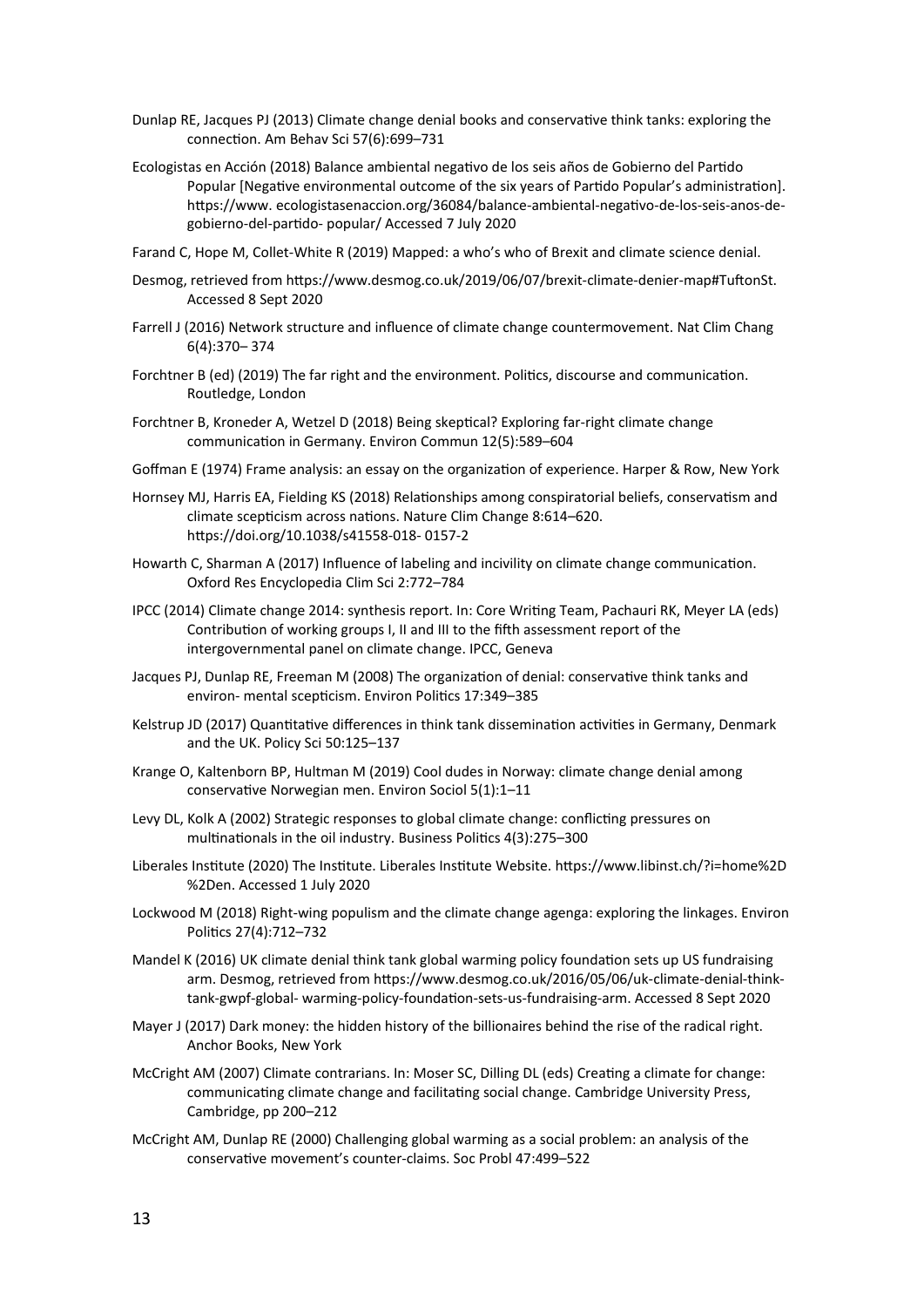- McCright AM, Dunlap RE (2003) Defeating Kyoto: the conservative movement's impact on U.S. climate change policy. Soc Probl 50:348–373
- McCright AM, Dunlap RE (2010) Anti-reflexivity: the American conservative movement's success in undermining climate science and policy. Theory Cult Soc 26:100–133
- McCright AM, Charters M, Dentzman K, Dietz T (2015) Examining the effectiveness of climate change frames in the face of a climate change denial counter-frame. Top Cogn Sci 8:76–97
- McCright AM, Dunlap RE, Marquart-Pyatt ST (2016) Political ideology and views about climate change in the European Union. Environ Politics 25(2):338–358
- McGann JG (2019) 2018 Global Go to Think Thank Index & Abridged Report. University of Pennsylvania, Philadelphia
- Medvetz T (2012) Think tanks in America. The University of Chicago Press, Chicago
- Monbiot G (2018) Dark money lurks at the heart of our political crisis. The Guardian, retrieved from https://www.theguardian.com/commentisfree/2018645/jul/18/dark-money-democracypolitical-crisis- institute-economic-affairs. Accessed 8 Sept 2020
- Nelson TE, Oxley RA, Clawson ZM (1997) Media framing of a civil liberties conflict and its effect on tolerance. Am Polit Sci Rev 91(3):567–583
- Norgaard KM (2011) Climate denial: emotion, psychology, culture, and political economy. In: Dryzek JS,
- Norgaard RB, Schlosberg D (eds) The Oxford Handbook of Climate Change and Society. Oxford University
- Press, Oxford, pp 399–413
- O'Neill SJ, Boykoff MT (2010) Climate denier, skeptic, or contrarian? Proc Natl Acad Sci. https://doi. org/ 10.1073/pnas.1010507107
- Oreskes N, Conway EM (2011) Merchants of doubt: how a handful of scientists obscured the truth on issues from tobacco smoke to global warming. Bloomsbury Publishing, New York
- Parienté J, Laurent S (2014) Le « jour de libération fiscale » est-il un indicateur sérieux? Le Monde, retrieved from https://www.lemonde.fr/les-decodeurs/article/2014/07/28/le-jour-deliberation-fiscale-est-il-un- indicateur-serieux\_4463709\_4355770.html. Accessed 8 Sept 2020
- Plehwe D (2011) Transnational discourse coalitions and monetary policy: Argentina and the limited powers of the "Washington Consensus.". Criti Policy Stud 5:127–148
- Plehwe D (2014) Think tank networks and the knowledge–interest nexus: the case of climate change. Criti Policy Stud 8(1):101–115
- Plehwe D (2017) Social Networks of Influence in Europe and Beyond. In: Büllesbach D, Cillero M, Stolz L (eds) Shifting baselines of Europe. New perspectives beyond neoliberalism and nationalism transcript, pp 147–157
- Plehwe D, Slobodian Q, Mirowski P (eds) (2020) Nine lives of neoliberalism. Verso, London. https://www. econstor.eu/handle/10419/215796
- Pulver S (2007) Making sense of corporate environmentalism: an environmental contestation approach to analyzing the causes and consequences of the climate change policy split in the oil industry. Organ Environ 20(1):44–83
- Raico R (2011) Neither the wars nor the leaders were great. Misses.org, retrieved from https://mises. org/library/neither-wars-nor-leaders-were-great. Accessed 8 Sept 2020
- Rothbard M N (2010) The learned extremist: Juan de Mariana. Mises Institute. https://mises.org/library/ learned- extremist-juan-de-mariana. Accessed 1 July 2020
- Rowell A (2007) Exxon's foot soldiers: the case of the international policy network. In: Dinan W, Miller D (eds) Thinker, faker, spinner, spy: corporate PR and the assault on democracy. Pluto Press, London, pp 94–116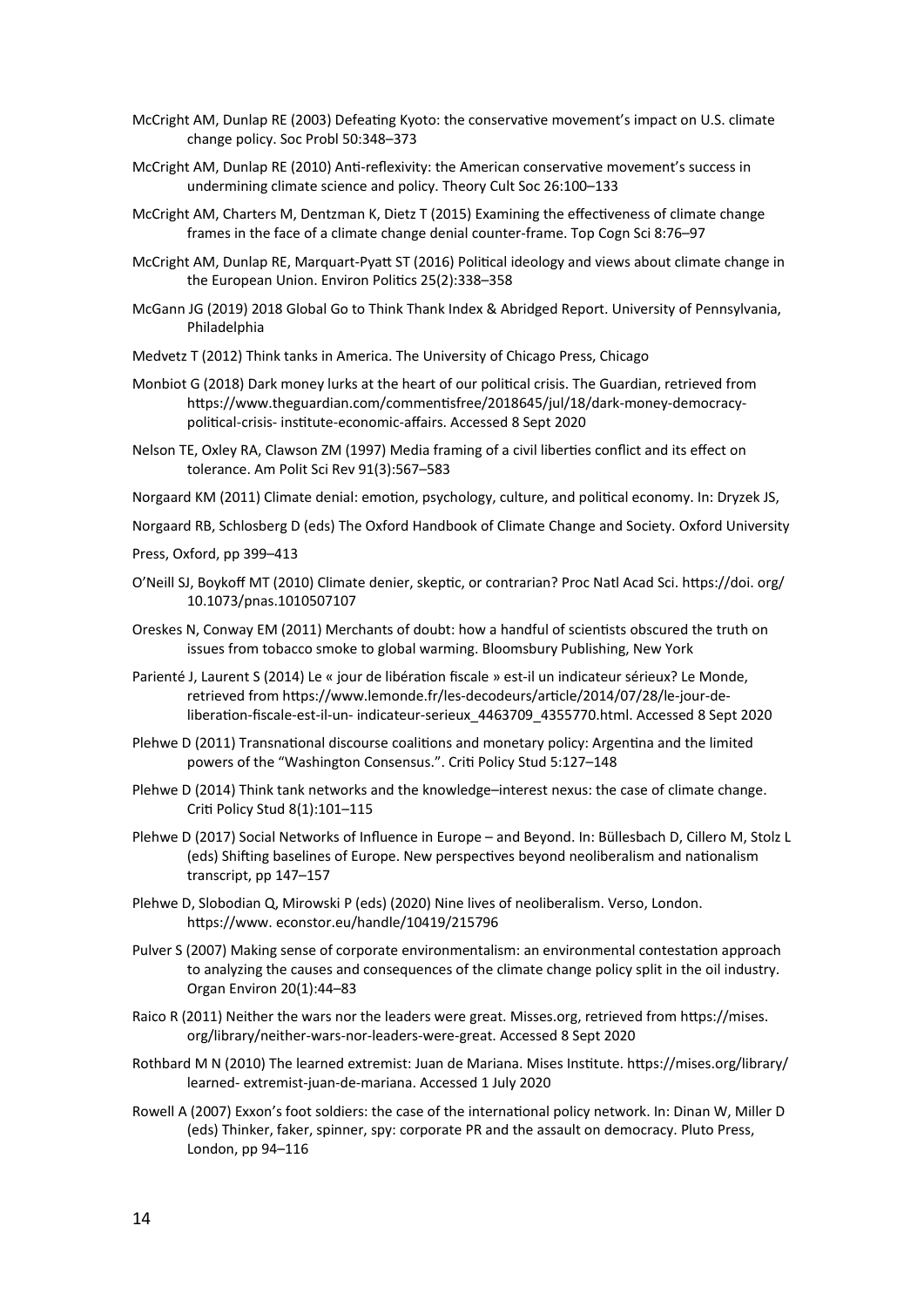- Stemler S (2001) An overview of content analysis. Pract Assess Res Eval 7(17):137–146 Supran G, Oreskes N (2017) Assessing ExxonMobil's climate change communications (1977- 2014). Environ Res Lett 12(8):084019
- Tesler M (2018) Elite domination of public doubts about climate change (not evolution). Political Communication 35(2):306–326
- Union of Concerned Scientists (2007) Smoke, mirrors & hot air: how ExxonMobil uses big tobaccos tactics to manufacture uncertainty on climate science. Union of Concerned Scientists, Cambridge

### **FIGURES**

Fig.1 Output and counter-frames over time. a. Number of publications per think tank over time. b. Percentage of use of scientific and non-scientific counter-frames over time







15